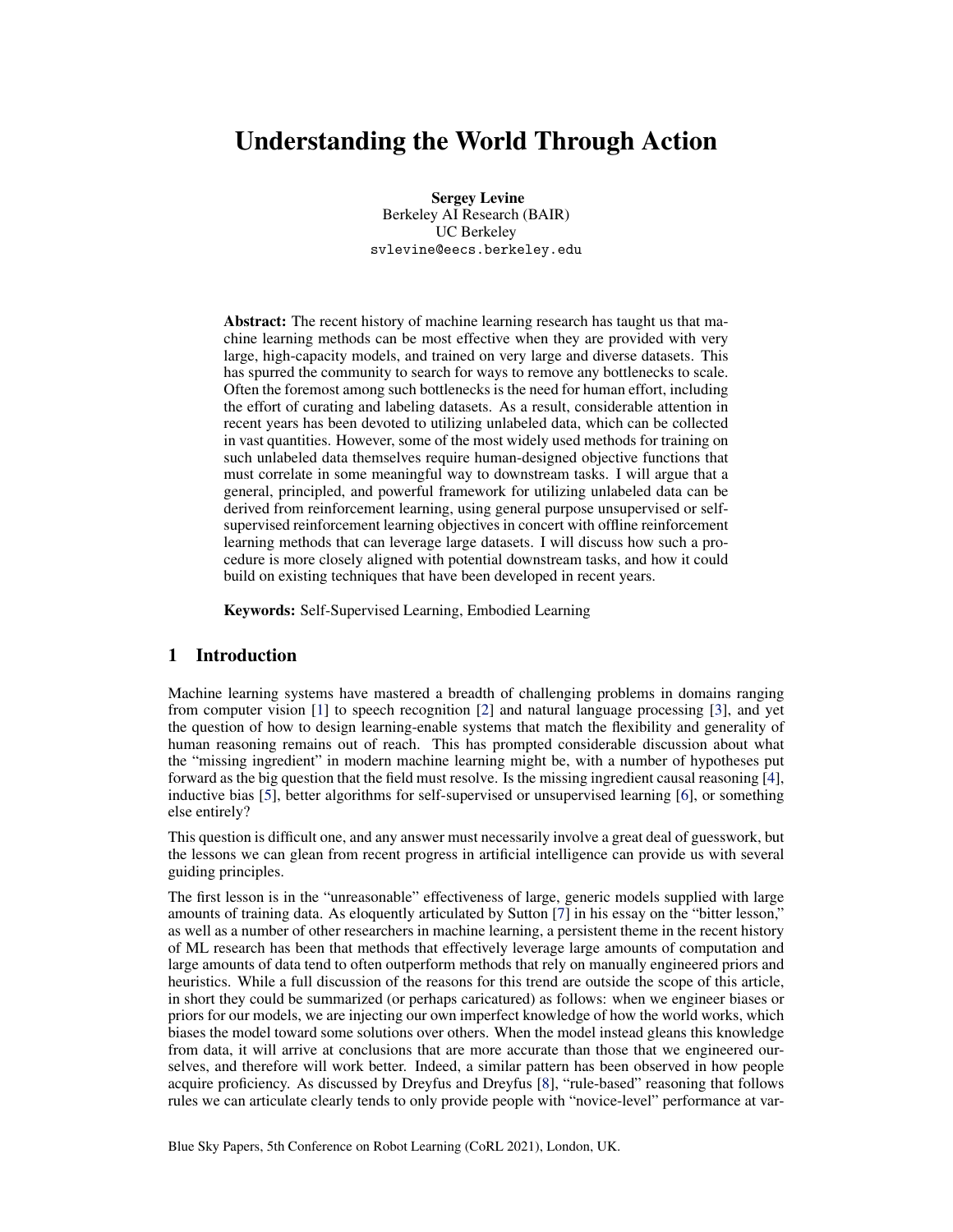<span id="page-1-0"></span>ious skills, while "expert-level" performance is associated with a mess of special cases, exceptions, and patterns that people struggle to articulate clearly, and yet can leverage seamlessly in the moment when the situation demands it. As Dreyfus points out, real human experts are rarely able to articulate the rules they actually follow when exhibiting their expertise, and so it should come as no surprise that in the same way that we must acquire expertise from experience, so must our machines. And to do that, they will need powerful, high-capacity models that impose comparatively few biases and can handle the large amounts of experience that will be needed.

The second, more recent lesson is that manual labeling and supervision do not scale nearly as well as unsupervised or self-supervised learning. We've already seen that unsupervised pre-training has become standard in natural language processing [\[9\]](#page-4-0), and perhaps will soon become standard across other fields. In a sense, this lesson is a corollary to the first one: if large models and large datasets are the most effective, then anything that limits how large the models and datasets can be will eventually end up as the bottleneck. Human supervision can be one such bottleneck: if all data must be labeled manually by a person, then less data will be available to the system to learn from. However, here we reach a conundrum: current methods for learning without human labels often violate the principles outlined in the first lesson, requiring considerable human insight (which is often domain-specific!) to engineer self-supervised learning objectives that allow large models to acquire meaningful knowledge from unlabeled datasets. These include relatively straightforward tasks such as language modeling [\[10\]](#page-4-0), as well as comparatively more esoteric tasks, such as predicting whether two transformed images were produced by the same original image, or two different ones [\[11\]](#page-4-0). The latter is a widely used and successful approach in modern self-supervised learning in computer vision. While such approaches can be effective up to a point, it may well be that the next bottleneck we will face is in deciding how to train large models without requiring manual labeling *or* manual design of self-supervised objectives, so as to acquire models that distill a deep and meaningful understanding of the world and can perform downstream tasks with robustness generalization, and even a degree of common sense.

I will argue that such methodology could be developed out of current algorithms for learning-based control (reinforcement learning), though it will require a number of substantial algorithmic innovations that will allow such methods to go significantly beyond the kinds of problems they've been able to tackle so far. Central to this idea is the notion that, in order to control the environment in diverse and goal-directed ways, autonomous agents will necessarily need to develop an understanding of their environment that is causal and generalizable, and hence will address many of the shortcomings of current supervised models. At the same time, this will require going beyond the current paradigm in reinforcement learning in two important ways. First, reinforcement learning algorithms require a task goal (i.e., a reward function) to be specified by hand by the user, and then learn the behaviors necessary to accomplish that task goal. This of course greatly limits their ability to learn without human supervision. Second, reinforcement learning algorithms in common use today are not inherently *data-driven*, but rather learn from online experience, and although such methods can be deployed directly in real-world environments [\[12\]](#page-4-0), online active data collection limits their generalization in such settings [\[13\]](#page-4-0), and many uses of reinforcement learning instead take place in simulation, where there are few opportunities to learn about how the *real* world works.

# 2 Learning Through Action

Insofar as artificial intelligence systems are useful, it is because they provide inferences that can be used to make decisions, which in turn affect something in the world. Therefore, it is reasonable to conclude that a general learning objective should be one that provides impetus to learn those things that are most useful for affecting the world in meaningful ways. Making decisions that create desired outcomes is the purview of reinforcement learning and control. Therefore, we should consider how reinforcement learning can provide the sort of automated and principled objectives for training highcapacity models that can endow them with the ability to understand, reason, and generalize.

However, this will require addressing the two limitations: reinforcement learning requires manuallydefined reward functions, and it requires an active learning paradigm that is difficult to reconcile with the need to train on large and diverse datasets. To address the issue with objectives, we can develop algorithms that, instead of aiming to perform a single user-specified task, rather aim to accomplish whatever outcomes they infer are possible in the world. Potential objectives for such methods could include learning to reach any feasible state, learning to maximize mutual information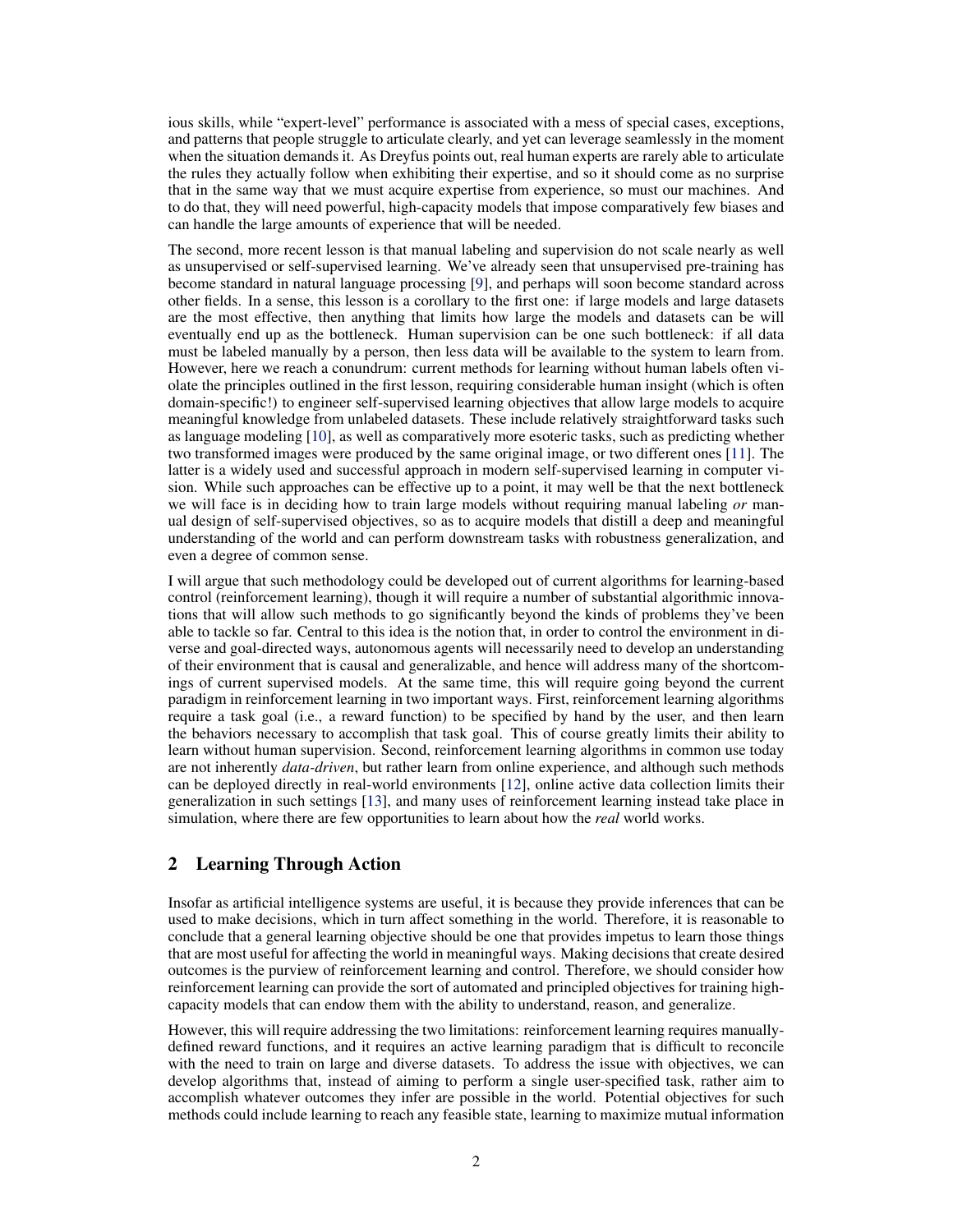between latent goals and outcomes, or learning through principled intrinsic motivation objectives that lead to broad coverage of possible outcomes. To address the issue with data, we must develop reinforcement learning algorithms that can effectively utilize previously collected datasets. These are offline reinforcement learning algorithms [\[13\]](#page-4-0), and they can provide a path toward training RL systems on broad and diverse datasets in much the same manner as in supervised learning, followed by some amount of active online finetuning to attain the best performance [\[14\]](#page-4-0).

To provide a hypothetical example of a system that instantiates these ideas, imagine a robot that performs a variety of manipulation tasks When given a user-specified goal, the robot performs that goal. However, in its "spare time," the robot imagines potential outcomes that it can produce, and then "practices" taking actions to produce them. Each such practice session deepens its understanding of the causal structure in the world.

Of course, the notion of a real-world commercially deployed robotic system that "plays" with its environment in this way might seem far-fetched (it is also of course not a new idea [\[15\]](#page-4-0)). This is precisely why offline RL is important: since an offline algorithm would be comparatively indifferent to the *source* of the experience, the fraction of time that the robot spends accomplishing user-specified objectives versus "playing" could be adjusted to either extreme, and even a system that spends all of its time performing user-specified tasks can still use all of its collected experience as *offline* training data for learning to achieve any outcome. Such a system would still "play" with its environment, but only virtually, in its "memories."

While robotic systems might be the most obvious domain in which to instantiate this design, it is not restricted to robotics, nor to systems that are embodied in the world in an analogous way to people. Any system that has a well-defined notion of actions can be trained in this way: recommender systems, autonomous vehicles, systems for inventory management and logistics, dialogue systems, and so forth. Online exploration may not be feasible in many of these settings, but learning with unsupervised outcome-driven objectives via offline RL is still possible. As mentioned previously, ML systems are useful insofar as they enable making intelligent decisions. It therefore stands to reason that any useful ML system is situated in a sequential process where decision-making is possible, and therefore such a self-supervised learning procedure should be applicable.

#### 3 Unsupervised and Self-Supervised Reinforcement Learning

An unsupervised or self-supervised reinforcement learning method should fulfill two criteria: it should learn behaviors that control the world in meaningful ways, and it should provide some mechanism to learn to control it in as *many* ways as possible. This leaves considerable room for interpretation, for example concerning the term "meaningful," and a wide range of potential definitions have been offered in the literature [\[16,](#page-4-0) [17,](#page-4-0) [18\]](#page-4-0). This problem should not be confused with the closely related problem of exploration, which has also often been formulated as a problem of attaining broad coverage [\[19\]](#page-4-0), but which is not generally concerned with learning to control the world in meaningful ways in the absence of a task objective. That is, exploration methods provide an objective for *collecting* data, rather than *utilizing* it.

Perhaps the most direct way to formulate a self-supervised RL objective is to frame it as the problem of reaching a goal state [\[20\]](#page-5-0). The problem then corresponds to training a goal-conditioned policy  $\pi(a|s, g)$  with some choice of reward function  $r(s, g)$ . Though this reward itself might constitutes a manually designed objective, it's possible to derive frameworks where the reward function is a consequence of solving a well-defined inference problem, such as the problem of predicting the action that is most likely to lead a particular outcome [\[21,](#page-5-0) [22\]](#page-5-0). This problem formulation provides considerable depth, with connections to density estimation [\[21\]](#page-5-0), variational inference [\[23,](#page-5-0) [22\]](#page-5-0), model-based reinforcement learning [\[24,](#page-5-0) [25,](#page-5-0) [26\]](#page-5-0), and exploration [\[27\]](#page-5-0).

What does a policy trained to reach all possible goals learn about the world? As argued both in recent work [\[25,](#page-5-0) [26\]](#page-5-0) and classic literature in RL [\[24\]](#page-5-0), solving such goal-conditioned RL problems corresponds to learning a kind of dynamics model. Intuitively, being able to bring about any potential desired outcome requires a deep understanding of how actions affect the environment over a long horizon. Of course, one might then wonder – why not just learn a dynamics model directly, of the form more commonly used in model-based RL? Model learning is likely also an effective way to utilize diverse datasets without a specific user-provided objective. However, there is good reason to believe that goal-conditioned RL either solves a very similar problem [\[24,](#page-5-0) [25,](#page-5-0) [26\]](#page-5-0) or,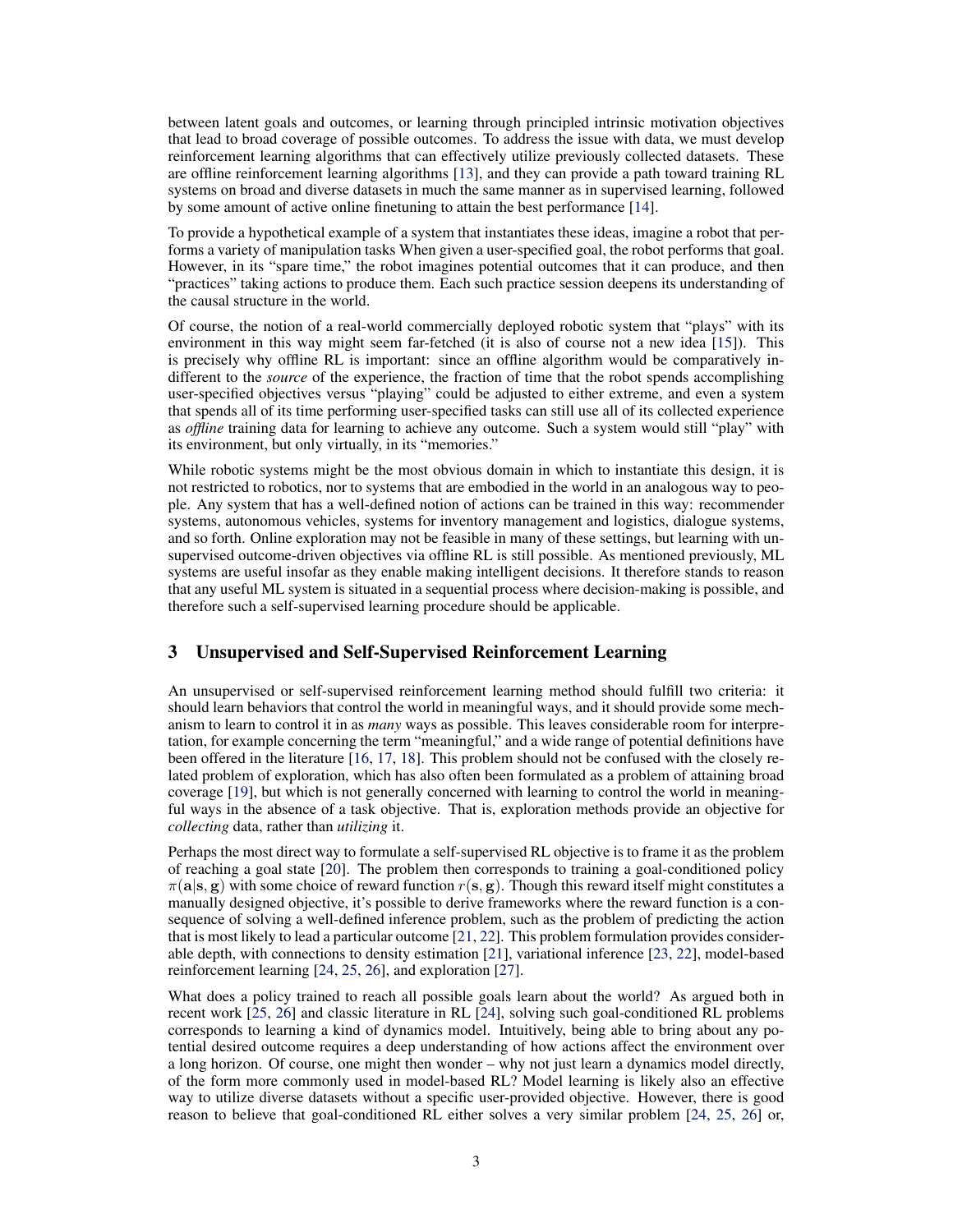potentially, actually solves a problem that is more closely connected to downstream tasks – unlike model-based RL, where the model objective is largely disconnected from actually bringing about desired outcomes, the goal-conditioned RL objective is connected to long-horizon outcomes very directly. Therefore, insofar as the end goal of an ML system is to bring about desired outcomes, we would expect that the objective of goal-conditioned RL would be well-aligned.

However, current approaches suffer from a number of major limitations. Even standard goalconditioned RL methods can be difficult to use and unstable. But even more importantly, goalreaching does not span the full set of possible tasks that could be specified in RL. Even if an agent learns to successfully accomplish every outcome that is possible in a given environment, there may not exist a single desired outcome that would maximize an arbitrary user-specified reward function. It may still be that such a goal-conditioned policy would have learned powerful and broadly applicable features, and could be readily finetuned to the downstream task, but an interesting problem for future work is to better understand whether more universal self-supervised objectives could lift this limitation. A number of methods have been proposed for unsupervised acquisition of *skills* [\[28,](#page-5-0) [29,](#page-5-0) [30\]](#page-5-0), so we might reasonably ask whether more general and principled self-supervised reinforcement learning objectives could be derived on this basis.

# 4 Offline Reinforcement Learning

As discussed previously, offline RL can make it possible to apply self-supervised or unsupervised RL methods even in settings where online collection is infeasible, and such methods can serve as one of the most powerful tools for incorporating large and diverse datasets into self-supervised RL. This is likely to be essential to make this a truly viable and general tool for large-scale representation learning. However, offline RL presents a number of challenges [\[13\]](#page-4-0). Foremost among these is that offline RL requires answering *counterfactual* questions: given data that shows one outcome, can we predict what would have happened if we had taken a different action? This is of course very challenging in general. Nonetheless, our understanding of offline RL has progressed significantly over the past few years. Besides understanding how distributional shift affects offline RL [\[31\]](#page-5-0), the performance of offline RL algorithms has advanced considerably, and new algorithms have been developed that provide robustness guarantees [\[32\]](#page-5-0), finetune online after offline pretraining [\[14\]](#page-4-0), and tackle a range of other problems in the offline RL setting.

Advances in offline RL have the potential to significantly increase the applicability of self-supervised RL methods. Using the tools of offline RL, it is possible to construct self-supervised RL methods that do not require any exploration on their own. Much like the "virtual play" mentioned in Section [2,](#page-1-0) we can utilize offline RL in combination with goal-conditioned policies to learn entirely from previously collected data [\[33,](#page-5-0) [34,](#page-5-0) [35\]](#page-5-0). However, major challenges remain. Offline RL algorithms inherit many of the difficulties of standard (deep) RL methods, including sensitivity to hyperparameters, but these difficulties are further exacerbated by the fact that we cannot perform multiple online trials to determine the best hyperparameters. In supervised learning we can deal with such issues by using a validation set, but a corresponding equivalent in offline RL is lacking. We need algorithms that are more stable and reliable, as well as effective methods for evaluation, in order to make such approaches truly broadly applicable.

#### 5 Concluding Remarks

In this article, I discussed how self-supervised reinforcement learning combined with offline RL could enable scalable representation learning. The motivation behind this approach is that, insofar that learned models are useful, it is because they allow us to make decisions that bring about the desired outcome in the world. Therefore, self-supervised training with the goal of bringing about *any* possible outcome should provide such models with the requisite understanding of how the world works. Self-supervised RL objectives, such as those in goal-conditioned RL, have a close relationship with model learning, and fulfilling such objectives is likely to require policies to gain a functional and causal understanding of the environment in which they are situated. However, for such techniques to be useful, it must be possible to apply them at scale to real-world datasets. Offline RL can play this role, because it enables using large, diverse previously collected datasets. Putting these pieces together may lead to a new class of algorithms that can understand the world through action, leading to methods that are truly scalable and automated.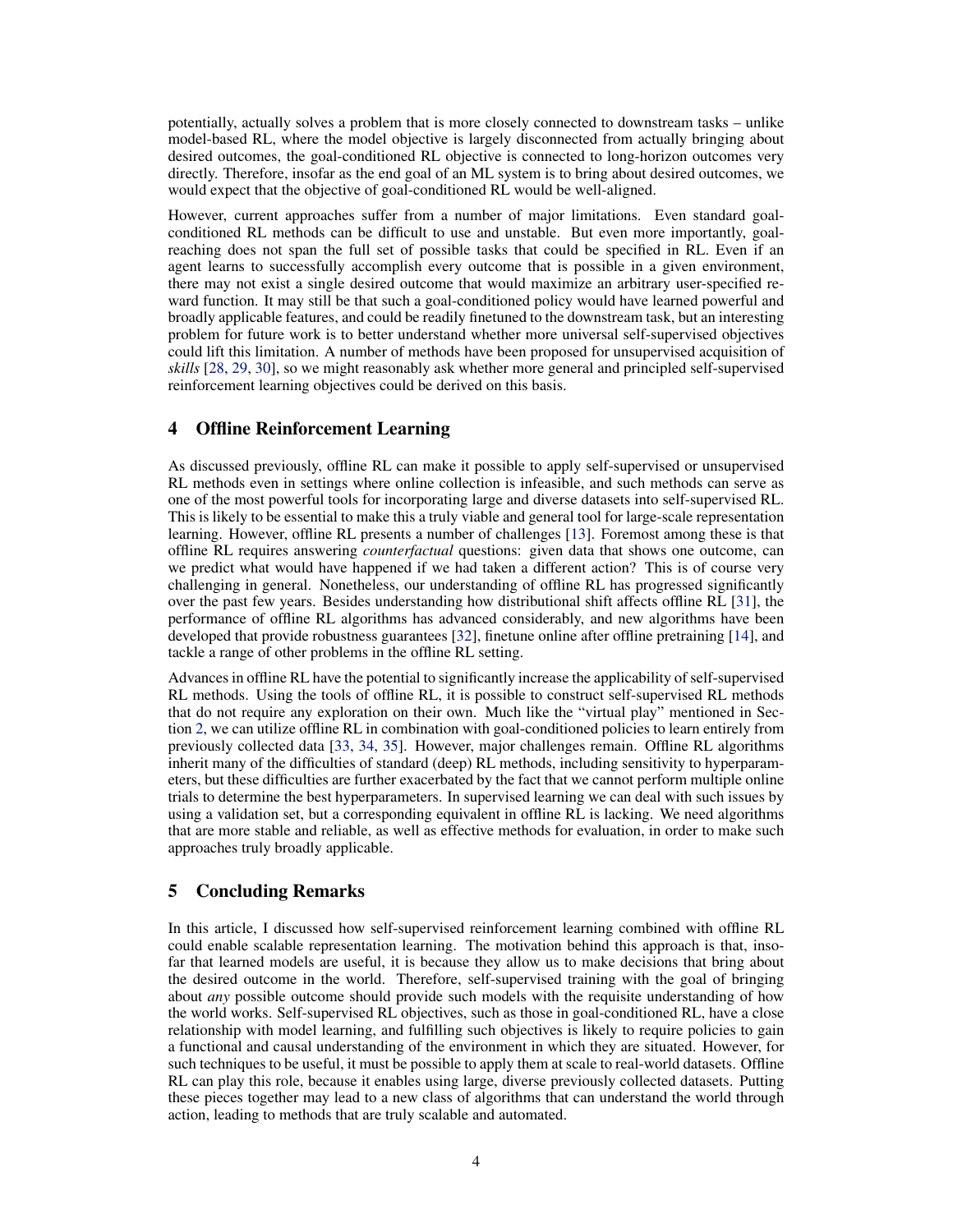## <span id="page-4-0"></span>**References**

- [1] A. Krizhevsky, I. Sutskever, and G. E. Hinton. Imagenet classification with deep convolutional neural networks. *Advances in neural information processing systems*, 25:1097–1105, 2012.
- [2] G. Hinton, L. Deng, D. Yu, G. Dahl, A. Mohamed, N. Jaitly, A. Senior, V. Vanhoucke, P. Nguyen, T. Sainath, et al. Deep neural networks for acoustic modeling in speech recognition: The shared views of four research groups. *IEEE Signal processing magazine*, 29(6): 82–97, 2012.
- [3] I. Sutskever, O. Vinyals, and Q. Le. Sequence to sequence learning with neural networks. *arXiv preprint arXiv:1409.3215*, 2014.
- [4] B. Schölkopf, F. Locatello, S. Bauer, N. Ke, N. Kalchbrenner, A. Goyal, and Y. Bengio. Toward causal representation learning. *Proceedings of the IEEE*, 109(5):612–634, 2021.
- [5] B. M. Lake, T. D. Ullman, J. B. Tenenbaum, and S. J. Gershman. Building machines that learn and think like people. *Behavioral and brain sciences*, 40, 2017.
- [6] Y. LeCun and I. Misra. Self-supervised learning: The dark matter of intelligence, 2021. URL [https://ai.facebook.com/blog/](https://ai.facebook.com/blog/self-supervised-learning-the-dark-matter-of-intelligence/) [self-supervised-learning-the-dark-matter-of-intelligence/](https://ai.facebook.com/blog/self-supervised-learning-the-dark-matter-of-intelligence/).
- [7] R. Sutton. The bitter lesson, 2019. URL [http://www.incompleteideas.net/IncIdeas/](http://www.incompleteideas.net/IncIdeas/BitterLesson.html) [BitterLesson.html](http://www.incompleteideas.net/IncIdeas/BitterLesson.html).
- [8] H. L. Dreyfus and S. E. Dreyfus. From socrates to expert systems: The limits of calculative rationality. In *Philosophy and technology II*, pages 111–130. Springer, 1986.
- [9] J. Devlin, M. Chang, K. Lee, and K. Toutanova. Bert: Pre-training of deep bidirectional transformers for language understanding. *arXiv preprint arXiv:1810.04805*, 2018.
- [10] M. E. Peters, M. Neumann, M. Iyyer, M. Gardner, C. Clark, K. Lee, and L. Zettlemoyer. Deep contextualized word representations. *arXiv preprint arXiv:1802.05365*, 2018.
- [11] T. Chen, S. Kornblith, M. Norouzi, and G. Hinton. A simple framework for contrastive learning of visual representations. In *International conference on machine learning*, pages 1597–1607. PMLR, 2020.
- [12] D. Kalashnikov, A. Irpan, P. Pastor, J. Ibarz, A. Herzog, E. Jang, D. Quillen, E. Holly, M. Kalakrishnan, V. Vanhoucke, and S. Levine. Qt-opt: Scalable deep reinforcement learning for vision-based robotic manipulation. In *Conference on Robot Learning (CoRL)*, 2018.
- [13] S. Levine, A. Kumar, G. Tucker, and J. Fu. Offline reinforcement learning: Tutorial, review, and perspectives on open problems. *arXiv preprint arXiv:2005.01643*, 2020.
- [14] A. Nair, M. Dalal, A. Gupta, and S. Levine. Accelerating online reinforcement learning with offline datasets. *arXiv preprint arXiv:2006.09359*, 2020.
- [15] P.-Y. Oudeyer, F. Kaplan, V. V. Hafner, and A. Whyte. The playground experiment: Taskindependent development of a curious robot. In *Proceedings of the AAAI Spring Symposium on Developmental Robotics*, pages 42–47, 2005.
- [16] J. Lehman and K. O. Stanley. Abandoning objectives: Evolution through the search for novelty alone. *Evolutionary computation*, 19(2):189–223, 2011.
- [17] A. G. Barto. Intrinsic motivation and reinforcement learning. In *Intrinsically motivated learning in natural and artificial systems*, pages 17–47. Springer, 2013.
- [18] C. Salge, C. Glackin, and D. Polani. Empowerment–an introduction. In *Guided Self-Organization: Inception*, pages 67–114. Springer, 2014.
- [19] M. G. Bellemare, S. Srinivasan, G. Ostrovski, T. Schaul, D. Saxton, and R. Munos. Unifying count-based exploration and intrinsic motivation. *arXiv preprint arXiv:1606.01868*, 2016.